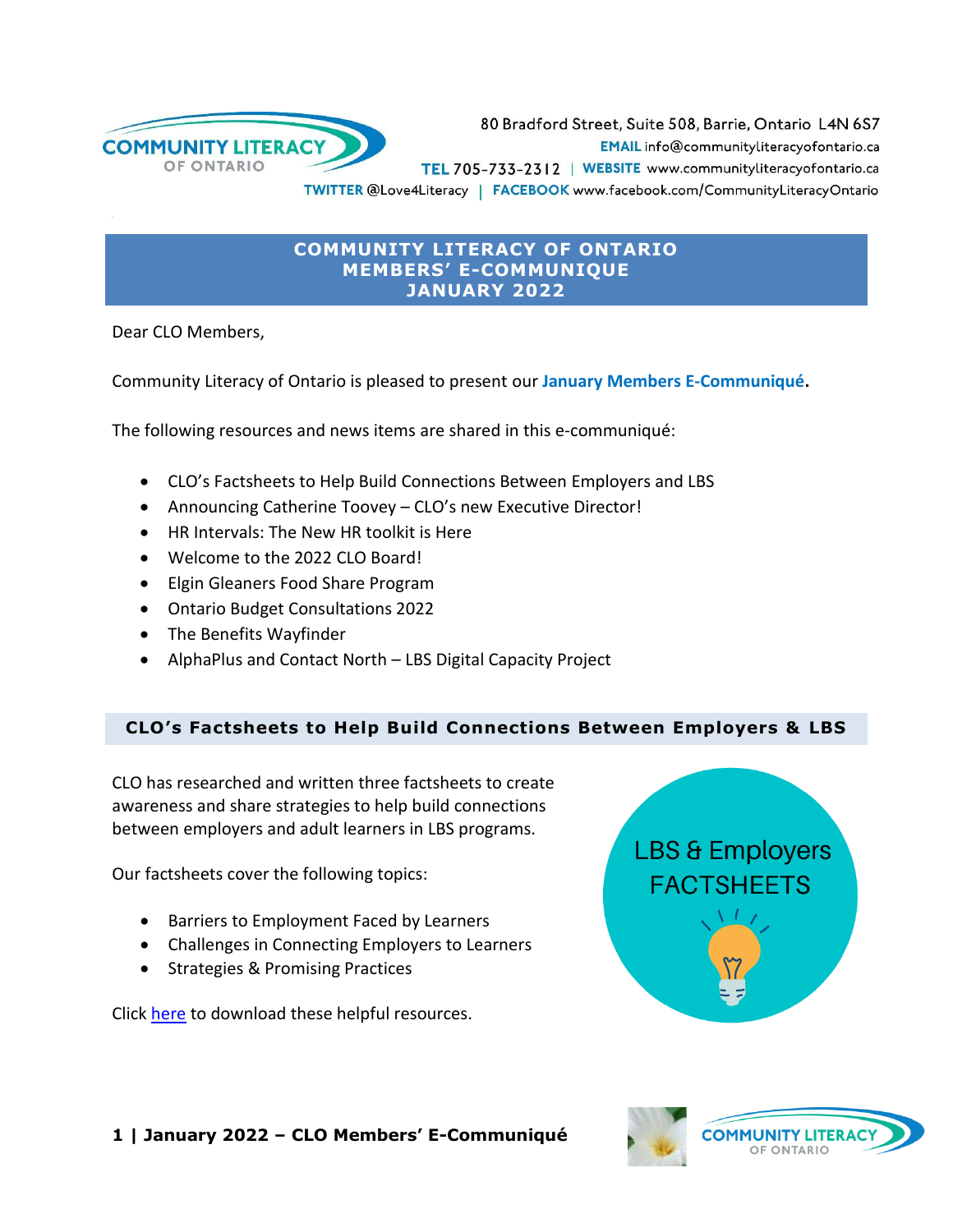# **Announcing Catherine Toovey – CLO's New Executive Director!**

The Board of Directors is pleased to announce that Catherine Toovey has been selected as the next Executive Director of Community Literacy of Ontario. Catherine took on this role in January 2022.

Catherine formerly held the position of Research and Communications Coordinator for CLO and has been in the role since 2018. Catherine has a ten-year career in digital marketing and has worked in diverse sectors such as cryptocurrency and medical cannabis. Catherine has over four years' experience working with not-for-profits, including the Barrie Women & Children's Shelter. Through her four years of employment with CLO, Catherine has learned a great deal about LBS and the communitybased sector, and she has made many contacts in the field. Catherine looks forward to learning even more in her new position and broadening her network of connections.

The current Co-Executive Directors, Jette Cosburn and Joanne Kaattari, have previously announced their plans to retire in April 2022. Currently, Jette and Joanne have moved to part-time hours to support the new staff transition.

Together with Catherine and the CLO staff, the Board is looking forward to the next chapter and an exciting future. You can reach Catherine a[t ctoovey@communityliteracyofontario.ca](mailto:ctoovey@communityliteracyofontario.ca).



## **HR Intervals: The New HR Toolkit is Here**

The Imagine Canada has just launched a new, revamped and entirely free HR Toolkit designed for nonprofit organizations! This web-based toolkit is hosted on their HR Intervals website.

The toolkit is easy-to-navigate and offers a collection of educational and ready-to-use resources designed to help you better understand, address and guide people management. See: [https://guide.hrintervals-intervallesrh.ca/hc/en-ca.](https://guide.hrintervals-intervallesrh.ca/hc/en-ca)

**2 | January 2022 – CLO Members' E-Communiqué** 

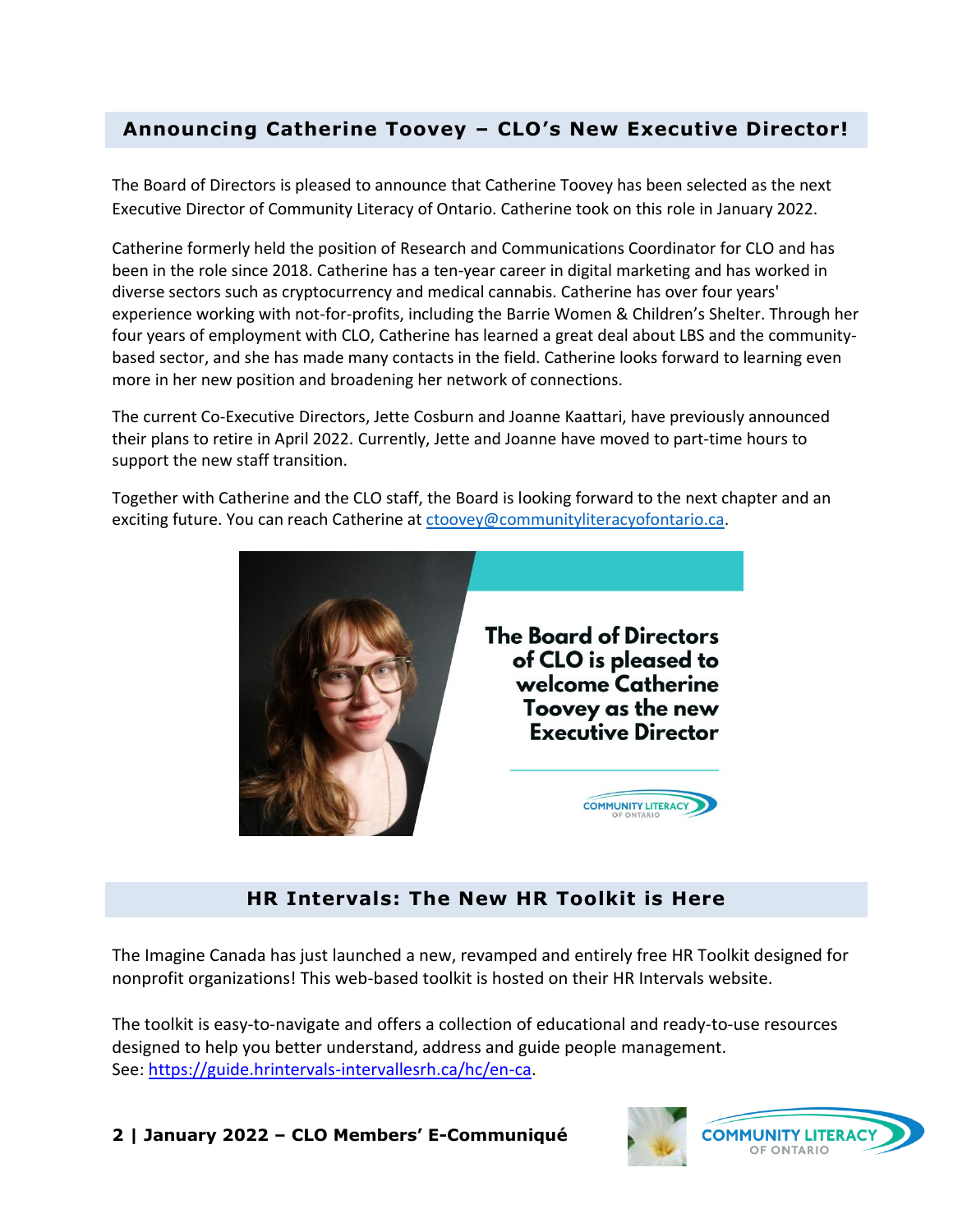# **Welcome to the 2022 CLO Board!**

Community Literacy of Ontario held its Annual General Meeting on November 16, 2021. We are delighted to announce CLO's 2021-2022 Board of Directors!

#### **Central Ontario**

- Kirsty King, Learning Centre for Georgina
- Barbara McFater, PTP Adult Learning and Employment Programs, Toronto (Treasurer)
- Trisha Patrick, Literacy Council York Simcoe

#### **Eastern Ontario**

- Jennifer Hunter, Prince Edward Learning Centre, Picton
- Christianne Wojcik, Kingston Literacy & Skills, Kingston

#### **Northeastern Ontario**

- Christopher Bott, Literacy Council of South Temiskaming, New Liskeard
- Amanda Paufler, North Channel Literacy Council, Elliot Lake (Secretary)

#### **Southwestern Ontario**

- Tracy Callaghan, Adult Language and Learning, Chatham (Chair)
- Anita Hillis-Krause, Haldimand Norfolk Literacy Council

#### **Members-at-Large**

- Shelley Harris, YWCA of St. Thomas-Elgin (Vice Chair)
- Shannon Lee, Community Learning Alternatives, Belleville

CLO offers its heartfelt thanks to our outgoing directors, Ginette Comeau-Roy, Kathy Kennedy and Julie Oliveira. Thank you all for your continual encouragement and guidance and strong support of CLO, LBS programming and adult learners.



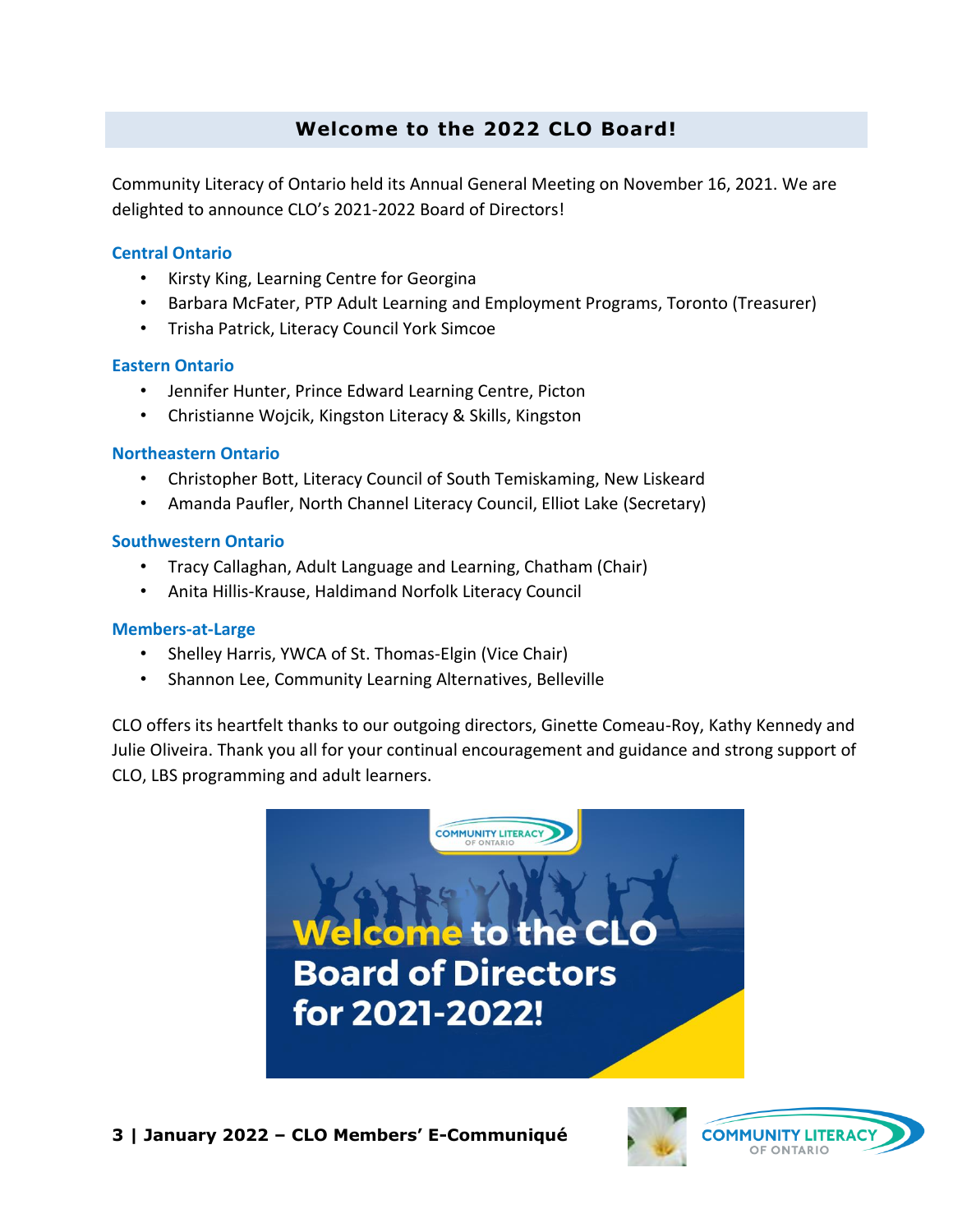## **Elgin Gleaners Food Share Program**

And speaking of the CLO Board… Our board meetings are full of dynamic discussion and the sharing of information and resources. Poverty was a topic of discussion at a recent meeting, and CLO's Vice Chair, Shelley Harris of the YWCA of St. Thomas-Elgin, shared information on an innovative program called [Elgin Gleaners.](https://ywcaste.ca/elgin-gleaners/)

Elgin Gleaners is a program run through YWCA St. Thomas-Elgin in partnership with Southwestern Public Health during the months of June through November. It is focused on promoting and facilitating the sharing of food resources in their community by joining volunteer gleaners (pickers) with volunteer homeowners or farms to harvest fruits and vegetables.

Volunteer training is provided at the start of the picking season and includes several visits to a local farm for hands-on safety training and picking tips. Pick days are pre-scheduled and volunteers can "glean" as for as many or as few pick dates as suits their schedules. Fruit picked is shared equally between homeowners, volunteers and community food programs.

## **Ontario Budget Consultations 2022**

Click [here](https://www.ontario.ca/page/2022-budget-consultations) to share your ideas to help build the 2022 Ontario Budget.

You can give input via an online survey, email or via a written submission. The closing date is February 11, 2022.

## **The Benefits Wayfinder**

For many Canadians searching for government benefits, it can be hard to know where to start. The [Benefits Wayfinder](https://benefitswayfinder.org/) is a simple, easy to use, plain language tool that helps people on low and modest incomes find and track the benefits they could get.

The information and resources provided are from federal and provincial governments, and information is updated on an ongoing basis.

The Benefits Wayfinder was developed by Prosper Canada and sponsored by TD Bank Group.

#### **4 | January 2022 – CLO Members' E-Communiqué**